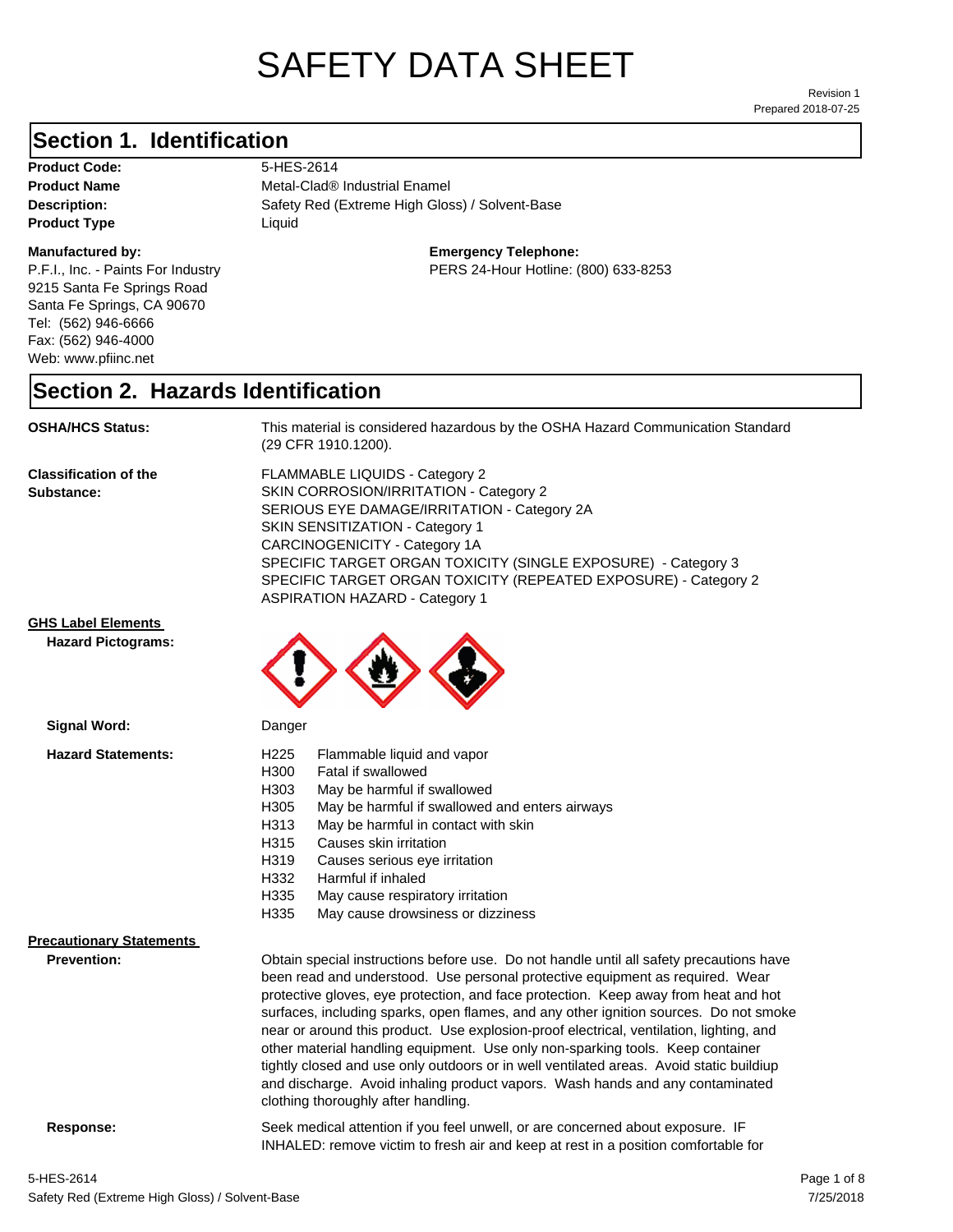| <b>Storage &amp; Disposal:</b>              | breathing. IF SWALLOWED: contact a poison control center or physician immediately.<br>Do not induce vomiting. IN CASE OF SKIN OR HAIR CONTACT: remove all<br>contaminated clothing, and wash skin with soap and water. If irritation or rash occurs,<br>get medical attention. IF IN EYES: rinse with copious amounts of water for several<br>minutes. Remove contact lenses, if present and easy to do so. If eye irritation persists,<br>seek medical attention.<br>Store in a locked and secure environment. Store in a cool, well ventilated area away<br>from direct sunlight and heat. Dispose of contents and container in accordance with all<br>local, regional, state, and federal regulations.                                                                                                                                                                                                                                                                                                                |
|---------------------------------------------|--------------------------------------------------------------------------------------------------------------------------------------------------------------------------------------------------------------------------------------------------------------------------------------------------------------------------------------------------------------------------------------------------------------------------------------------------------------------------------------------------------------------------------------------------------------------------------------------------------------------------------------------------------------------------------------------------------------------------------------------------------------------------------------------------------------------------------------------------------------------------------------------------------------------------------------------------------------------------------------------------------------------------|
| <b>Supplemental Label</b><br>Elements:      | Ensure adequate ventilation at all times when using this product and when sanding the<br>dried film. Wear an appropriate, NIOSH approved particulate respirator. Follow all<br>respirator manufacturer's directions for proper use. Abrading or sanding this product's<br>dried film may release crystalline silica which has been shown to cause lung damage<br>and may cause cancer following long term exposure. Rags, sandpaper, steel wool,<br>and other abrading materials or waste containing this product may spontaneously<br>combust when improperly disposed of. Product contains solvents which can cause<br>permanent brain and nervous system damage. Intentional misuse by concentrating<br>and inhaling the contents of this product can be harmful or fatal. Do not transfer<br>contents to another container.<br>PROPOSITION 65 WARNING: this product contains chemicals known to the State of<br>California to cause cancer and birth defects or other reproductive harm.<br>FOR INDUSTRIAL USE ONLY. |
| <b>Hazards not otherwise</b><br>classified: | None known.                                                                                                                                                                                                                                                                                                                                                                                                                                                                                                                                                                                                                                                                                                                                                                                                                                                                                                                                                                                                              |

## **Section 3. Composition/Information on Ingredients**

| Chemical Name / CAS No                                                       |
|------------------------------------------------------------------------------|
| Calcium Carbonate<br>1317-65-3<br>10 to 20%                                  |
| Regular Mineral Spirits<br>64741-41-9<br>10 to 20%<br>Vapor Pressure: 2 mmHg |
| Naphtha<br>64742-89-8<br>5 to 10%<br>Vapor Pressure: 12 mmHg                 |
| Xylene<br>1330-20-7<br>1 to 5%<br>Vapor Pressure: 1.06 kPa                   |
| <b>Mineral Spirits</b><br>8052-41-3<br>1 to 5%<br>Vapor Pressure: 2 mmHg     |
| Acetone<br>67-64-1<br>1 to 5%<br>Vapor Pressure: 30.796 kPA                  |

## **Section 4. First Aid Measures**

#### **Description of First Aid Measures**

| <b>Eve Contact:</b> | Immediately flush eyes with copious amounts of water. Remove any contact lenses.<br>Rinse for at least 10 minutes. Get medical attention.                                        |
|---------------------|----------------------------------------------------------------------------------------------------------------------------------------------------------------------------------|
| Inhalation:         | Remove victim to fresh air and maintain in a rest position comfortable for breathing. If<br>fumes are still present, all rescuers should wear appropriate respirators. If victim |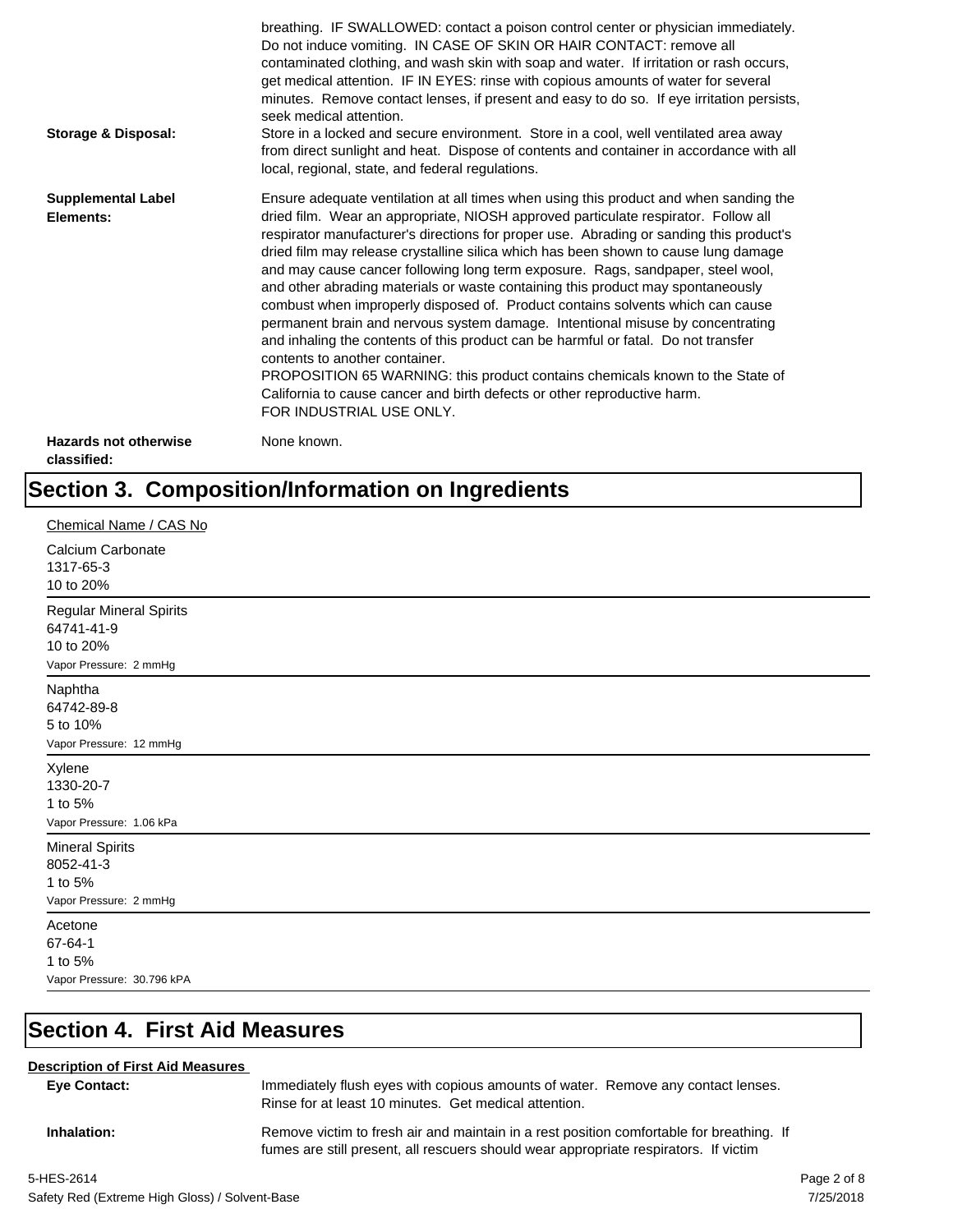| <b>Skin Contact:</b>                                | exhibits irregular breathing, trained personnel should provide artificial respiration or<br>oxygen. Mouth-to-mouth resuscitation may be dangerous. If necessary, contact a<br>poison control center or physician immediately. If victim is unconscious, place in a<br>recovery position and seek medical help immediately. Maintain an open airway for the<br>victim.<br>Wash affected areas with soap and water. Remove contaminated clothing and shoes.<br>Continue to rinse the affected area for at least ten minutes. Get medical attention if<br>discomfort continues. Avoid further exposure in the event of any symptoms or<br>complaints.                                                                                                                                                                                    |
|-----------------------------------------------------|---------------------------------------------------------------------------------------------------------------------------------------------------------------------------------------------------------------------------------------------------------------------------------------------------------------------------------------------------------------------------------------------------------------------------------------------------------------------------------------------------------------------------------------------------------------------------------------------------------------------------------------------------------------------------------------------------------------------------------------------------------------------------------------------------------------------------------------|
| Ingestion:                                          | If product is ingested, contact a poison control center or a physician immediately. Do<br>not induce vomitting. Rinse mouth with water and remove dentures, if any. Remove<br>victim to fresh air and keep at rest in a comfortable position to facilitate breathing. If<br>the victim is conscious and the product has been swallowed, provide small quantities of<br>water to drink. Cease if the victim feels sick, as vomitting may be dangerous.<br>Aspiration hazard if swallowed. This product can enter the lungs and cause damage.<br>If vomitting occurs, the head should be kept low so that vomit does not enter the lungs.<br>Never administer anything by mouth to an unconscious person. If unconscious, place<br>in a recovery position while medical attention is sought. Maintain an open airway for<br>the victim. |
| <b>Potential Acute Health Effects</b>               |                                                                                                                                                                                                                                                                                                                                                                                                                                                                                                                                                                                                                                                                                                                                                                                                                                       |
| <b>Eye Contact:</b>                                 | Causes serious eye irritation.                                                                                                                                                                                                                                                                                                                                                                                                                                                                                                                                                                                                                                                                                                                                                                                                        |
| Inhalation:                                         | Can cause central nervous system depression. May cause drowsiness and dizziness<br>as well as respiratory irritation.                                                                                                                                                                                                                                                                                                                                                                                                                                                                                                                                                                                                                                                                                                                 |
| <b>Skin Contact:</b>                                | Causes skin irritation. May cause an allergic skin reaction.                                                                                                                                                                                                                                                                                                                                                                                                                                                                                                                                                                                                                                                                                                                                                                          |
| Ingestion:                                          | Can cause central nervous system depression. May be fatal if swallowed and allowed<br>to enter airways. Irritating to mouth, throat and stomach.                                                                                                                                                                                                                                                                                                                                                                                                                                                                                                                                                                                                                                                                                      |
| <b>Over-Exposure Signs &amp; Symptoms</b>           |                                                                                                                                                                                                                                                                                                                                                                                                                                                                                                                                                                                                                                                                                                                                                                                                                                       |
| <b>Eye Contact:</b>                                 | Adverse symptoms may include: pain or irritation, watering, redness.                                                                                                                                                                                                                                                                                                                                                                                                                                                                                                                                                                                                                                                                                                                                                                  |
| Inhalation:                                         | Adverse symptoms may include: respiratory tract irritation, coughing, nausea or<br>vomiting, headache, drowsiness or fatigue, dizziness or vertigo, unconsciousness.                                                                                                                                                                                                                                                                                                                                                                                                                                                                                                                                                                                                                                                                  |
| <b>Skin Contact:</b>                                | Adverse symptoms may include: irritation, redness.                                                                                                                                                                                                                                                                                                                                                                                                                                                                                                                                                                                                                                                                                                                                                                                    |
| Ingestion:                                          | Adverse symptoms may include: nausea, vomiting.                                                                                                                                                                                                                                                                                                                                                                                                                                                                                                                                                                                                                                                                                                                                                                                       |
|                                                     | Indication of immediate medical attention and special treatment needed                                                                                                                                                                                                                                                                                                                                                                                                                                                                                                                                                                                                                                                                                                                                                                |
| <b>Notes to Physician:</b>                          | Treat symptomatically. Contact poison treatment specialists if large quantities have<br>been ingested or inhaled.                                                                                                                                                                                                                                                                                                                                                                                                                                                                                                                                                                                                                                                                                                                     |
| <b>Specific Treatments:</b>                         | None specified.                                                                                                                                                                                                                                                                                                                                                                                                                                                                                                                                                                                                                                                                                                                                                                                                                       |
| <b>Protection of First Aid</b><br><b>Providers:</b> | No action should be taken involving any personal risk or without proper training. If<br>fumes are still present, rescuers should wear appropriate respirators or a self<br>contained breathing apparatus. Mouth-to-mouth resuscitation may be dangerous for<br>the first aid provider. Wash all contaminated clothing with soap and water before<br>removal.                                                                                                                                                                                                                                                                                                                                                                                                                                                                          |

## **Section 5. Fire Fighting Measures**

| <b>Extinguishing Media</b>                        |                                                                                                                                                                                                                                                                                                                                                                                                                   |
|---------------------------------------------------|-------------------------------------------------------------------------------------------------------------------------------------------------------------------------------------------------------------------------------------------------------------------------------------------------------------------------------------------------------------------------------------------------------------------|
| Suitable Media:                                   | Dry chemical, CO2, water spray (fog), foam, dry sand.                                                                                                                                                                                                                                                                                                                                                             |
| Unsuitable Media:                                 | Do not use water jet.                                                                                                                                                                                                                                                                                                                                                                                             |
| <b>Specific Hazards:</b>                          | The material contains flammable liquid and vapor. Closed containers may explode<br>when exposed to extreme heat as a result of buildup of steam. Vapors may form<br>explosive mixtures with air. Vapors can travel to a source of ignition and flash back.<br>Keep containers tightly closed and isolate from heat, electrical equipment, sparks, and<br>open flames. No unusual fire or explosion hazards noted. |
| <b>Special Firefighting</b><br><b>Procedures:</b> | Water may be used to cool closed containers to prevent pressure buildup and possible<br>autoignition or explosion. Evacuate area and fight fire from safe distance. Containers<br>may explode when heated. Firefighters should wear appropriate protective equipment                                                                                                                                              |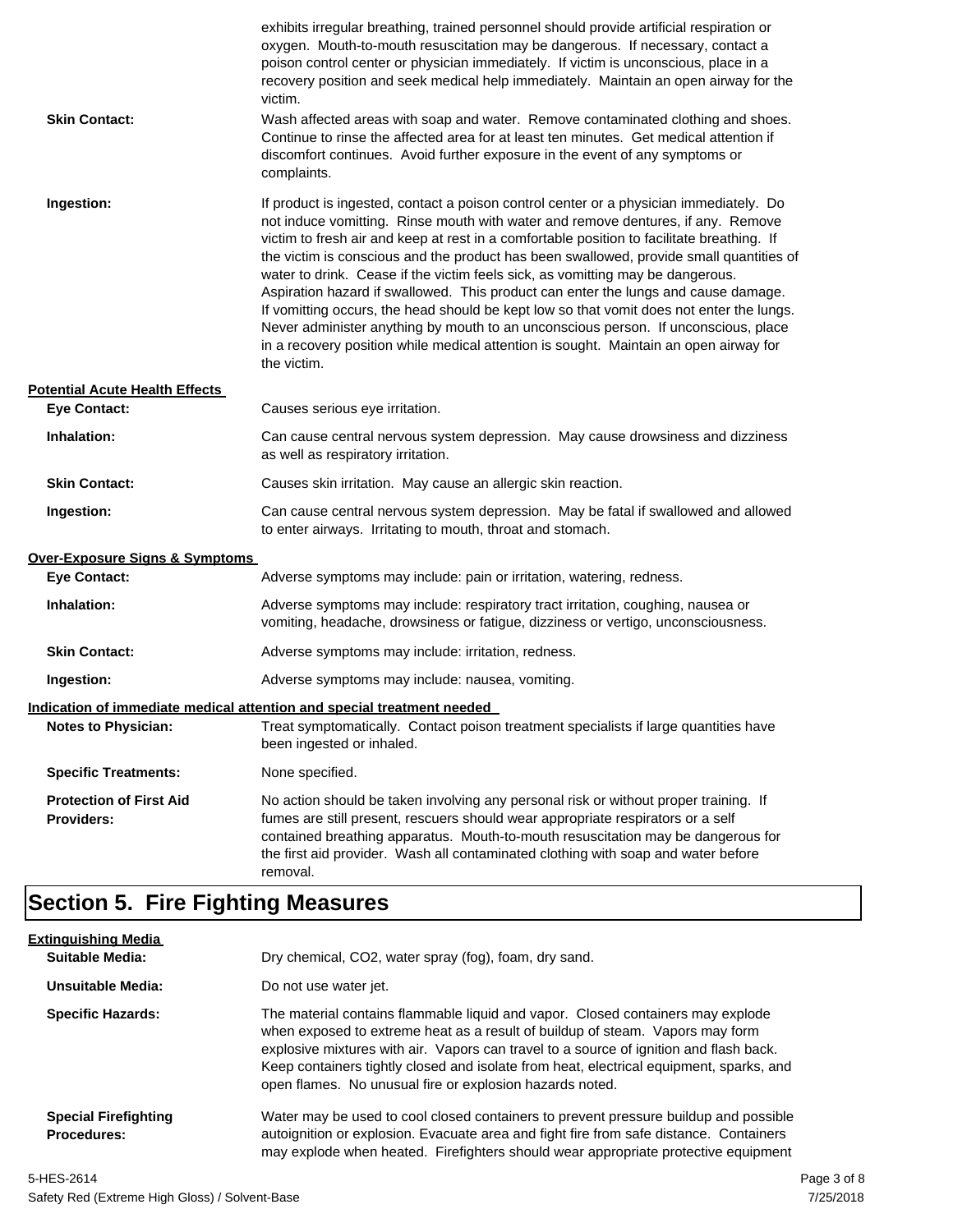## **Section 6. Accidental Release Measures**

| <b>Environmental Precautions:</b>                               | Avoid dispersal of spilled material and runoff from contacting soil, waterways, drains,<br>and sewers. Inform the relevant authorities if the product has caused environmental<br>pollution.                                                                                                                                                                                                                                                                                                                                                                                        |
|-----------------------------------------------------------------|-------------------------------------------------------------------------------------------------------------------------------------------------------------------------------------------------------------------------------------------------------------------------------------------------------------------------------------------------------------------------------------------------------------------------------------------------------------------------------------------------------------------------------------------------------------------------------------|
| <b>Steps to be Taken if Material</b><br>is Released or Spilled: | Contain spilled liquid with sand or earth. Do not use combustible materials such as<br>sawdust. Eliminate all ignition sources and use explosion-proof equipment. Place<br>material in a container and dispose of according to local, regional, state, and federal<br>regulations. Ventilate area and remove product with inert absorbent and non-sparking<br>tools. Do not incinerate closed containers.                                                                                                                                                                           |
| <b>Small Spills:</b>                                            | Stop leak if doing so can be done without risk. Remove containers from spill area.<br>Use non-sparking tools. Dilute with water and mop up if water-soluble. If not<br>water-soluble, absorb with inert dry material and place in appropriate waste container.<br>Dispose of via a licensed waste disposal contractor.                                                                                                                                                                                                                                                              |
| Large Spills:                                                   | Stop leak if doing so can be done without risk. Remove containers from spill area.<br>Use non-sparking tools. Approach the release from upwind. Prevent entry into<br>sewers, waterways, basements, or confined areas. Wash spillages into an effluent<br>treatment plant or proceed as follows: contain and collect spillage with inert absorbent<br>materials and place in a container for disposal according to local regulations. Dispose<br>of via a licensed waste disposal contractor. See Section 1 for emergency contact<br>information and Section 13 for waste disposal. |

## **Section 7. Handling and Storage**

| Handling: | Wash thoroughly after handling. Eating, drinking, and smoking should be prohibited in<br>areas where this material is handled, stored, and processed. Wash hands and face<br>before eating or drinking. Remove contaminated clothing and launder before reuse.<br>Use only with adequate ventilation. Follow all SDS and label precautions even after<br>container is emptied, as it may retain product residues. Avoid breathing fumes, vapors,<br>or mist. Avoid contact with eyes, skin, and clothing. |
|-----------|-----------------------------------------------------------------------------------------------------------------------------------------------------------------------------------------------------------------------------------------------------------------------------------------------------------------------------------------------------------------------------------------------------------------------------------------------------------------------------------------------------------|
| Storage:  | Store in a dry, cool, well ventilated place. Keep container tightly closed while not in<br>use. Isolate from heat, electrical equipment, sparks, and open flame. Do not store<br>above 120 degrees Fahrenheit. Store large quantities in buildings designed and<br>protected for storage of NFPA Class II combustible liquids. Protect from heat,<br>moisture, and foreign materials.                                                                                                                     |

## **Section 8. Exposure Controls/Personal Protection**

| Chemical Name / CAS No<br>Calcium Carbonate<br>1317-65-3<br>10 to 20%               | <b>OSHA Exposure Limits</b><br>15 mg/m3 | <b>ACGIH Exposure Limits</b><br>10 mg/m3 | <b>Other Exposure Limits</b> |
|-------------------------------------------------------------------------------------|-----------------------------------------|------------------------------------------|------------------------------|
| <b>Regular Mineral Spirits</b><br>64741-41-9<br>10 to 20%<br>Vapor Pressure: 2 mmHg | 100 ppm                                 | 100 ppm                                  |                              |
| Naphtha<br>64742-89-8<br>5 to 10%<br>Vapor Pressure: 12 mmHg                        | 500 ppm                                 | 300 ppm                                  |                              |
| Xylene<br>1330-20-7<br>1 to 5%<br>Vapor Pressure: 1.06 kPa                          | 100 ppm                                 | 100 ppm                                  |                              |
| <b>Mineral Spirits</b><br>8052-41-3<br>1 to 5%                                      | 100 ppm                                 | 100 ppm                                  |                              |
| 5-HES-2614                                                                          |                                         |                                          | Page 4 of 8                  |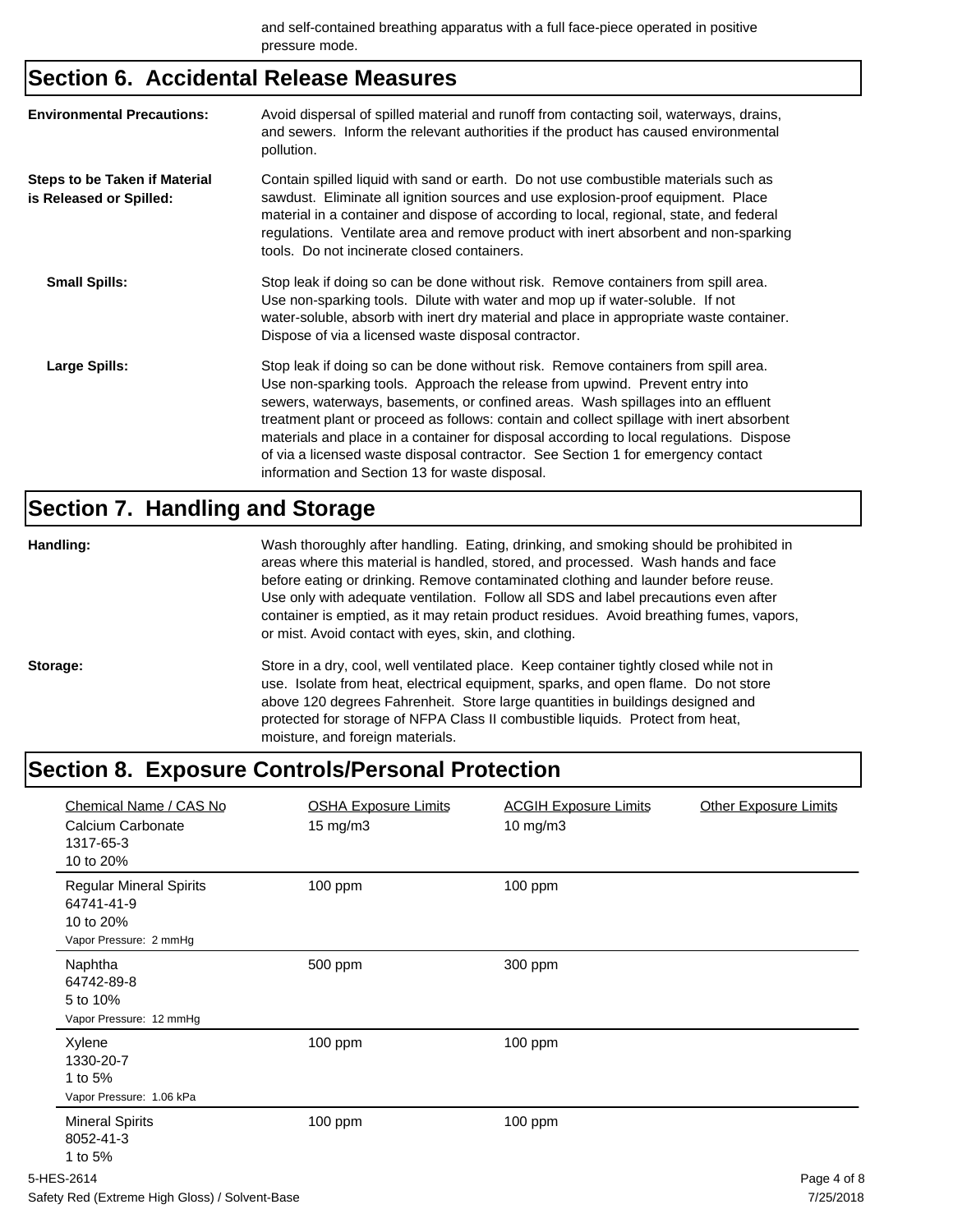| 1,000 ppm                                                                                                                                                                                                                                                                                                                                        | 500 ppm                                                                                                                                                                                                                                                                                                                                                                                                                                                                                                                                                                                                                                                                                                                                                                                       |  |  |
|--------------------------------------------------------------------------------------------------------------------------------------------------------------------------------------------------------------------------------------------------------------------------------------------------------------------------------------------------|-----------------------------------------------------------------------------------------------------------------------------------------------------------------------------------------------------------------------------------------------------------------------------------------------------------------------------------------------------------------------------------------------------------------------------------------------------------------------------------------------------------------------------------------------------------------------------------------------------------------------------------------------------------------------------------------------------------------------------------------------------------------------------------------------|--|--|
| Use process enclosures, local exhaust ventilation, or other engineering controls to<br>keep worker exposure to airborne contaminants below any recommended or statutory<br>limits. The engineering controls also need to keep gas, vapor, or dust concentrations<br>below any lower explosive limits. Use explosion-proof ventilation equipment. |                                                                                                                                                                                                                                                                                                                                                                                                                                                                                                                                                                                                                                                                                                                                                                                               |  |  |
| Emissions from ventilation or work process equipment should be checked to ensure<br>they comply with the requirements of environmental protection legislation. In some<br>cases, fume scrubbers, filters, and other engineering modifications to the process<br>equipment may be required to reduce emissions to acceptable levels.              |                                                                                                                                                                                                                                                                                                                                                                                                                                                                                                                                                                                                                                                                                                                                                                                               |  |  |
| adequate protection.                                                                                                                                                                                                                                                                                                                             | Use a properly fitted, air-purifying or air-fed respirator complying with an approved<br>standard if a risk assessment indicates this is necessary. Respiratory protection<br>programs that meet OSHA 1910.134 and ANSI Z88.2 requirements must be followed<br>when workplace conditions warrant a respirator's use. A NIOSH/MSHA approved<br>respirator with an organic vapor cartridge may be permissible under circumstances<br>where airborne concentrations are expected to exceed exposure limits. Protection<br>provided by air purifying respirators is limited. Use a positive pressure, air supplied<br>respirator if there is any potential for an uncontrolled release, exposure levels are not<br>known, or in any circumstances where air purifying respirators may not provide |  |  |
| used.                                                                                                                                                                                                                                                                                                                                            | Use impervious, chemical resistant gloves to prevent prolonged skin contact and<br>absorption of material through the skin. Nitrile or neoprene gloves may afford<br>adequate protection. Personal protective equipment for the body should be selected<br>based on the task being performed and the risks involved, and should be approved by<br>a specialist before handling this product. Where there is a risk of ignition from static<br>electricity, wear anti-static protective clothing. For best protection, the clothing should<br>include anti-static boots, gloves, and overalls. Appropriate footwear should always be                                                                                                                                                           |  |  |
|                                                                                                                                                                                                                                                                                                                                                  | Safety eyewear, such as splash goggles or a full face shield, should be worn at all                                                                                                                                                                                                                                                                                                                                                                                                                                                                                                                                                                                                                                                                                                           |  |  |
|                                                                                                                                                                                                                                                                                                                                                  | Wash thoroughly with soap and water before eating, drinking, or smoking. Remove<br>contaminated clothing immediately and launder before reuse.                                                                                                                                                                                                                                                                                                                                                                                                                                                                                                                                                                                                                                                |  |  |
|                                                                                                                                                                                                                                                                                                                                                  | times to protect against splashes of liquids.                                                                                                                                                                                                                                                                                                                                                                                                                                                                                                                                                                                                                                                                                                                                                 |  |  |

#### **Section 9. Physical and Chemical Properties** Physical State: Liquid

| riiysidal oldie.              | Liyulu            |
|-------------------------------|-------------------|
| Odor:                         | Solvent odor      |
|                               |                   |
| Vapor Density                 | Heavier than air  |
| Vapor Density                 | 4.23              |
| Vapor Pressure                | 6 mmHg            |
| <b>Evaporation Rate</b>       | Slower than ether |
| Boiling Range                 | 56 to 157 C       |
| Specific Gravity (SG)         | 1.063             |
| Material VOC (Lb / Gal)       | 2.55              |
| Material VOC $(g / L)$        | 306.01            |
| Coating VOC (Lb/Gal)          | 2.61              |
| Coating VOC (g/L)             | 312.57            |
| Flash Point:                  | 32 C (90 F)       |
| Autoignition:                 | Will not occur    |
| LEL:                          | $1.0 \%$          |
| UEL:                          | 12.8%             |
| <b>Partition Coefficient.</b> | Not available     |
| n-octanol/water:              |                   |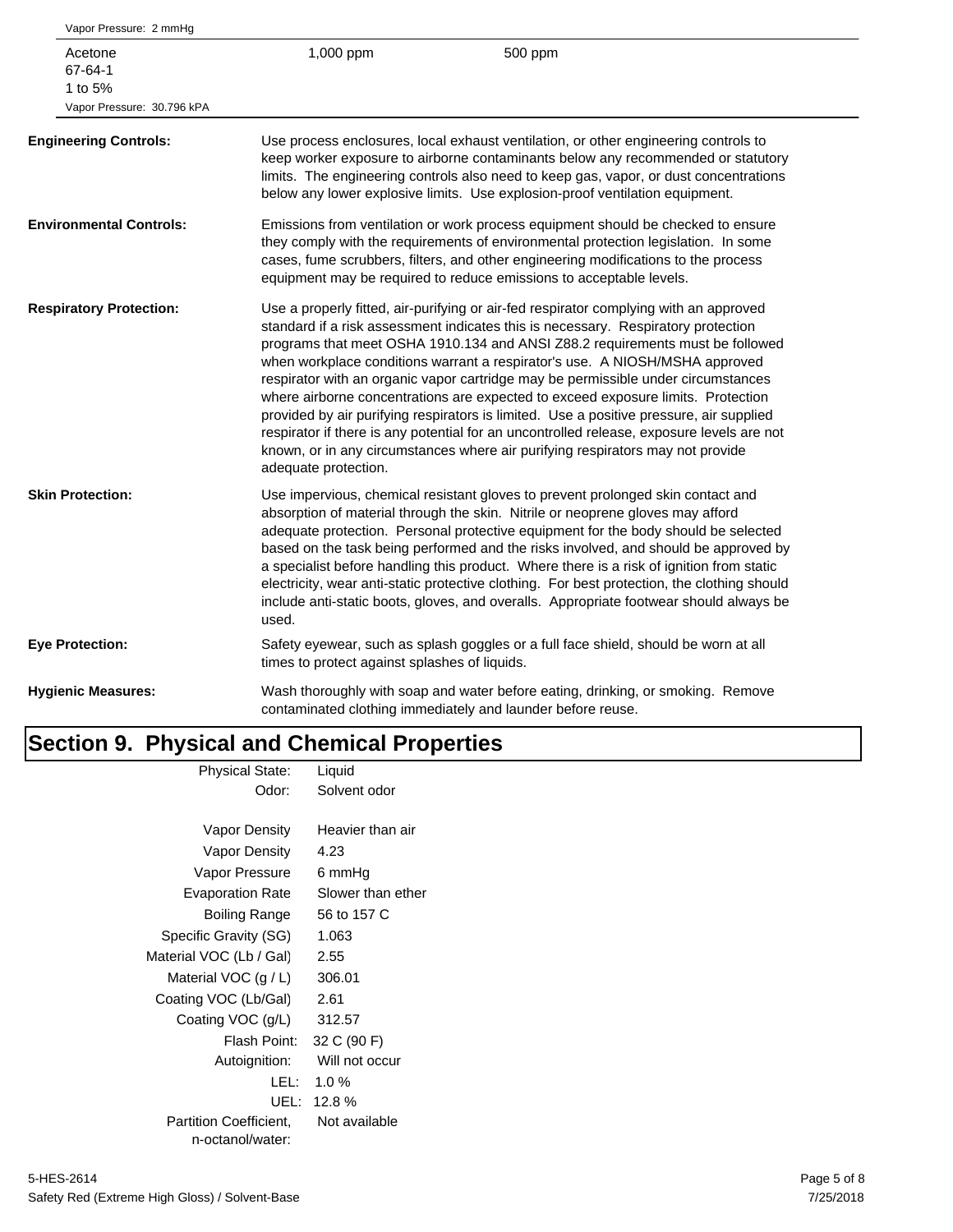## **Section 10. Stability and Reactivity**

| strong bases.                                                                                                                                                                                                                                                 |  |
|---------------------------------------------------------------------------------------------------------------------------------------------------------------------------------------------------------------------------------------------------------------|--|
| Incompatible with strong oxidizing agents.<br>Incompatibility:                                                                                                                                                                                                |  |
| By open flame, carbon monoxide and carbon dioxide. When heated to decomposition,<br><b>Hazardous Decomposition:</b><br>product emits acrid smoke and irritating fumes. Contains solvents which may form<br>carbon monoxide, carbon dioxide, and formaldehyde. |  |
| Will not occur under normal conditions.<br><b>Hazardous Polymerization:</b>                                                                                                                                                                                   |  |
| Stability:<br>The product is stable.                                                                                                                                                                                                                          |  |

### **Section 11. Toxicological Information**

| <u>Effects of Over-Exposure_</u> |                                                                                                                                                                                                                                                                                                                                                                                                                                                                                                                                                                                                                                                                                                                                                                                                                                                                                                                                                                                                                                                                                                                                                                                                                                                                                                                                                                                                                      |  |  |
|----------------------------------|----------------------------------------------------------------------------------------------------------------------------------------------------------------------------------------------------------------------------------------------------------------------------------------------------------------------------------------------------------------------------------------------------------------------------------------------------------------------------------------------------------------------------------------------------------------------------------------------------------------------------------------------------------------------------------------------------------------------------------------------------------------------------------------------------------------------------------------------------------------------------------------------------------------------------------------------------------------------------------------------------------------------------------------------------------------------------------------------------------------------------------------------------------------------------------------------------------------------------------------------------------------------------------------------------------------------------------------------------------------------------------------------------------------------|--|--|
| <b>Eve Contact:</b>              | Causes serious eye irritation.                                                                                                                                                                                                                                                                                                                                                                                                                                                                                                                                                                                                                                                                                                                                                                                                                                                                                                                                                                                                                                                                                                                                                                                                                                                                                                                                                                                       |  |  |
| <b>Skin Contact:</b>             | Prolonged or repeated skin contact may cause irritation. Allergic reactions are<br>possible.                                                                                                                                                                                                                                                                                                                                                                                                                                                                                                                                                                                                                                                                                                                                                                                                                                                                                                                                                                                                                                                                                                                                                                                                                                                                                                                         |  |  |
| Inhalation:                      | Harmful if inhaled. High gas, vapor, mist, or dust concentrations may be harmful if<br>inhaled. Avoid breathing fumes, spray, vapors, or mist. May cause headaches and<br>dizziness. High vapor concentrations are irritating to the eyes, nose, throat, and lungs.<br>Prolonged or excessive inhalation may cause respiratory tract irritation.                                                                                                                                                                                                                                                                                                                                                                                                                                                                                                                                                                                                                                                                                                                                                                                                                                                                                                                                                                                                                                                                     |  |  |
| Ingestion:                       | Harmful or fatal if swallowed. Aspiration hazard if swallowed; can enter lungs and<br>cause damage.                                                                                                                                                                                                                                                                                                                                                                                                                                                                                                                                                                                                                                                                                                                                                                                                                                                                                                                                                                                                                                                                                                                                                                                                                                                                                                                  |  |  |
| <b>Chronic Hazards:</b>          | High concentrations may lead to central nervous system effects (drowsiness,<br>dizziness, nausea, headaches, paralysis, burred vision) and damage. Reports have<br>associated repeated and prolonged occupational overexposure to solvents with<br>permanent brain and nervous system damage. Contains carbon black pigment.<br>Chronic inflammation, lung fibrosis, and lung tumors have been observed in<br>experimental tests involving rats exposed to excessive concentrations of carbon black<br>and several insoluble dust particles for long periods of time. Tumors have not been<br>observed in other species under similar circumstances. Epidemiological studies of<br>North American workers show no evidence of clinically significant negative health<br>effects from occupational exposure to carbon black. Carbon black is listed as a Group<br>2B - Possibly Carcinogenic to Humans, by IARC and is proposed to be listed as A4 -<br>Not Classified as a Human Carcinogen by the American Conference of Governmental<br>Industrial Hygienists. Significant exposure is unlikely during typical application of this<br>product by roller or brush. Risk of overexposure depends on the duration and level of<br>exposure to dust from such processes as repeated sanding of dried surfaces, or<br>inhalation of spray mist, and the actual concentration of carbon black in the product<br>formula. |  |  |
|                                  | Product contains titanium dioxide, which is listed as a Group 2B - Possibly<br>Carcinogenic to Humans by IARC. No significant exposure to titanium dioxide is<br>anticipated while using this product, in which titanium dioxide is bound to other<br>materials including resin and other pigments, during brush or rolling application.<br>Overexposure risks depend on duration and level of exposure to dust, such as from<br>repeated sanding of this product's dried film, or inhalation of spray mist, and the actual<br>concentration of titanium dioxide in the product formula. For additional information,<br>refer to IARC Monograph, Volume 93, 2010.                                                                                                                                                                                                                                                                                                                                                                                                                                                                                                                                                                                                                                                                                                                                                    |  |  |
| <b>Primary Routes of Entry:</b>  | Eye contact, ingestion, inhalation, absorption through the skin, skin contact.                                                                                                                                                                                                                                                                                                                                                                                                                                                                                                                                                                                                                                                                                                                                                                                                                                                                                                                                                                                                                                                                                                                                                                                                                                                                                                                                       |  |  |
| <b>Acute Toxicity Values:</b>    | Acute effects of this product have not been tested. Available data on individual<br>components, if any, will be listed below.                                                                                                                                                                                                                                                                                                                                                                                                                                                                                                                                                                                                                                                                                                                                                                                                                                                                                                                                                                                                                                                                                                                                                                                                                                                                                        |  |  |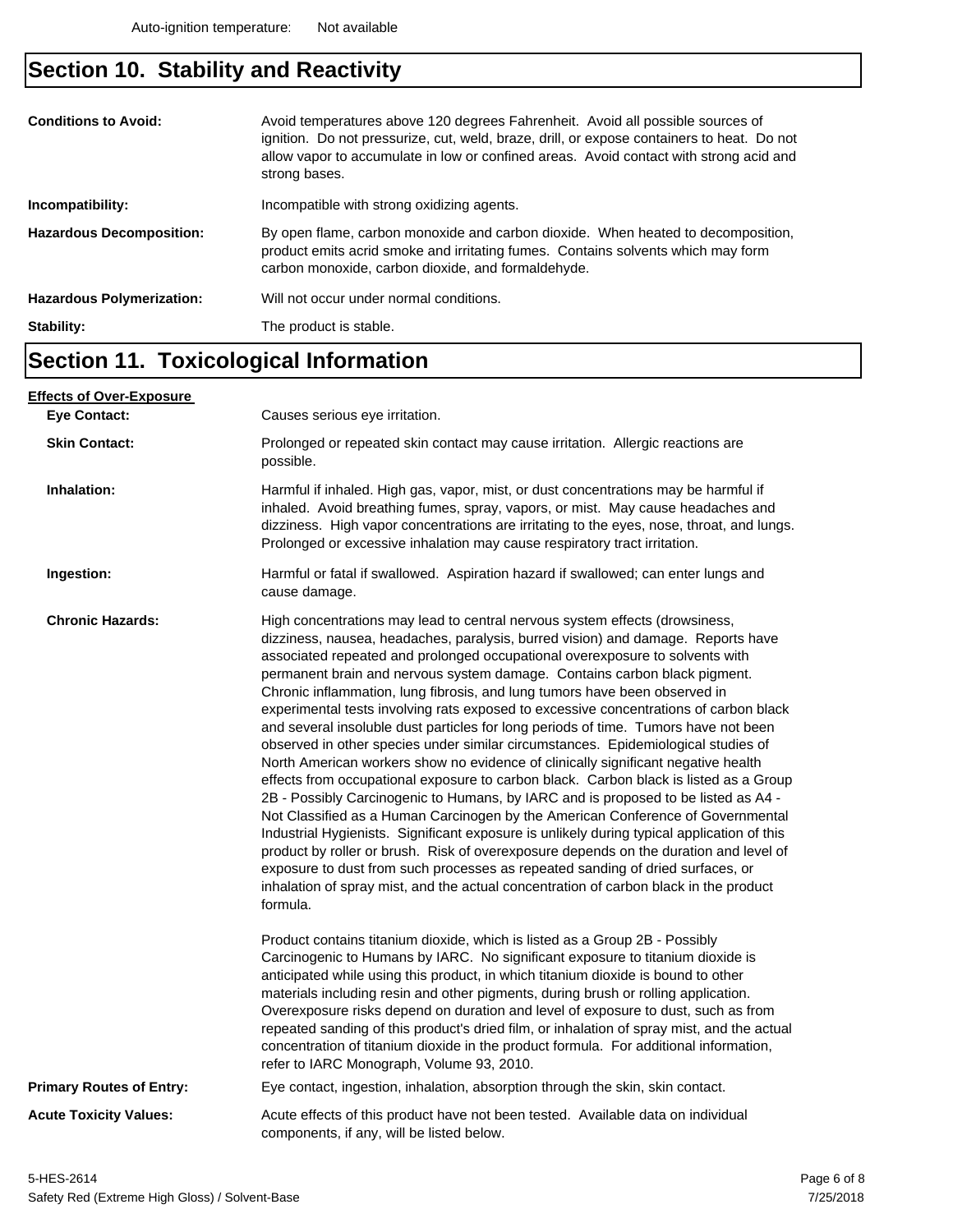**Ecological Information:** Product is a mixture of listed components.

#### **Section 13. Disposal Information**

**Disposal Considerations:** The generation of waste should be avoided or minimized wherever possible. Disposal of this product, solutions, and any by-products should at all times comply with relevant environmental protection regulations and waste disposal regulations, in addition to any local or regional restrictions which may be in effect. Surplus and non-recyclable products should be disposed of via a licensed waste disposal contractor. Waste should not be disposed of untreated to the sewer unless fully compliant with the requirements of all authorities with jurisdiction. Waste packaging should be recycled whenever possible. Incineration or landfill should only be considered when recycling is not feasible. Take care when handling empty containers as they may retain some residual product. Vapor from residue may create a flammable or explosive atmosphere within the used container. Do not expose empty containers to heat or sparks, and do not weld, cut, or grind used containers unless they have been thoroughly cleaned. Avoid contact of spilled material with soil, waterways, drains, and sewer systems.

#### **Section 14. Transport Information**

|                          | Domestic (US DOT) | <b>International (IMDG)</b> | Air (IATA) | Canada (TDG) |
|--------------------------|-------------------|-----------------------------|------------|--------------|
| <b>UN Number:</b>        | 1263              | 1263                        | 1263       | 1263         |
| <b>UN Shipping Name:</b> | Paint             | Paint                       | Paint      | Paint        |
| <b>Hazard Class:</b>     | 3                 | 3                           | 3          | 3            |
| <b>Packing Group:</b>    | Ш                 | Ш                           | Ш          | Ш            |
| <b>Limited Quantity:</b> | Yes               | Yes                         | Yes        | Yes          |
|                          |                   |                             |            |              |

**Special Considerations:** The presence of a shipping description for a particular mode of transport does not indicate that the product is packaged suitably for that mode of transport. All packaging should be reviewed for suitability prior to shipment, so that compliance with applicable regulations can be ensured. Compliance with all applicable regulations is the sole responsibility of the person offering the product for transport. Persons loading and unloading dangerous goods should be trained in all the risks associated with the substances at hand, and on all actions to be taken in case of an emergency situation.

#### **Section 15. Regulatory Information**

| <b>U.S. Federal Regulations</b><br><b>CERCLA - SARA Hazard</b><br>Category: | This product has been reviewed according to the EPA hazard categories promulgated by<br>Sections 311 and 312 of the Superfund Amendment and Reauthorization Act of 1986.<br>known as SARA Title III, and is considered to meet the following categories under<br>applicable conditions: |  |  |  |
|-----------------------------------------------------------------------------|-----------------------------------------------------------------------------------------------------------------------------------------------------------------------------------------------------------------------------------------------------------------------------------------|--|--|--|
|                                                                             | Fire Hazard, Acute Health Hazard, Chronic Health Hazard                                                                                                                                                                                                                                 |  |  |  |
| <b>SARA Section 313:</b>                                                    | This product contains the following substances subject to the reporting requirements of<br>Section 313 of Title III of the Superfund Amendment and Reauthorization Act of 1986 as<br>well as 40 CFR Section 372:                                                                        |  |  |  |
|                                                                             | Xylene 1.0 - 5%<br>1330-20-7                                                                                                                                                                                                                                                            |  |  |  |
| <b>Toxic Substances Control</b><br>Act:                                     | This product contains the following chemical substances subject to the reporting<br>requirements of TSCA 12(B) if exported from the United States:                                                                                                                                      |  |  |  |